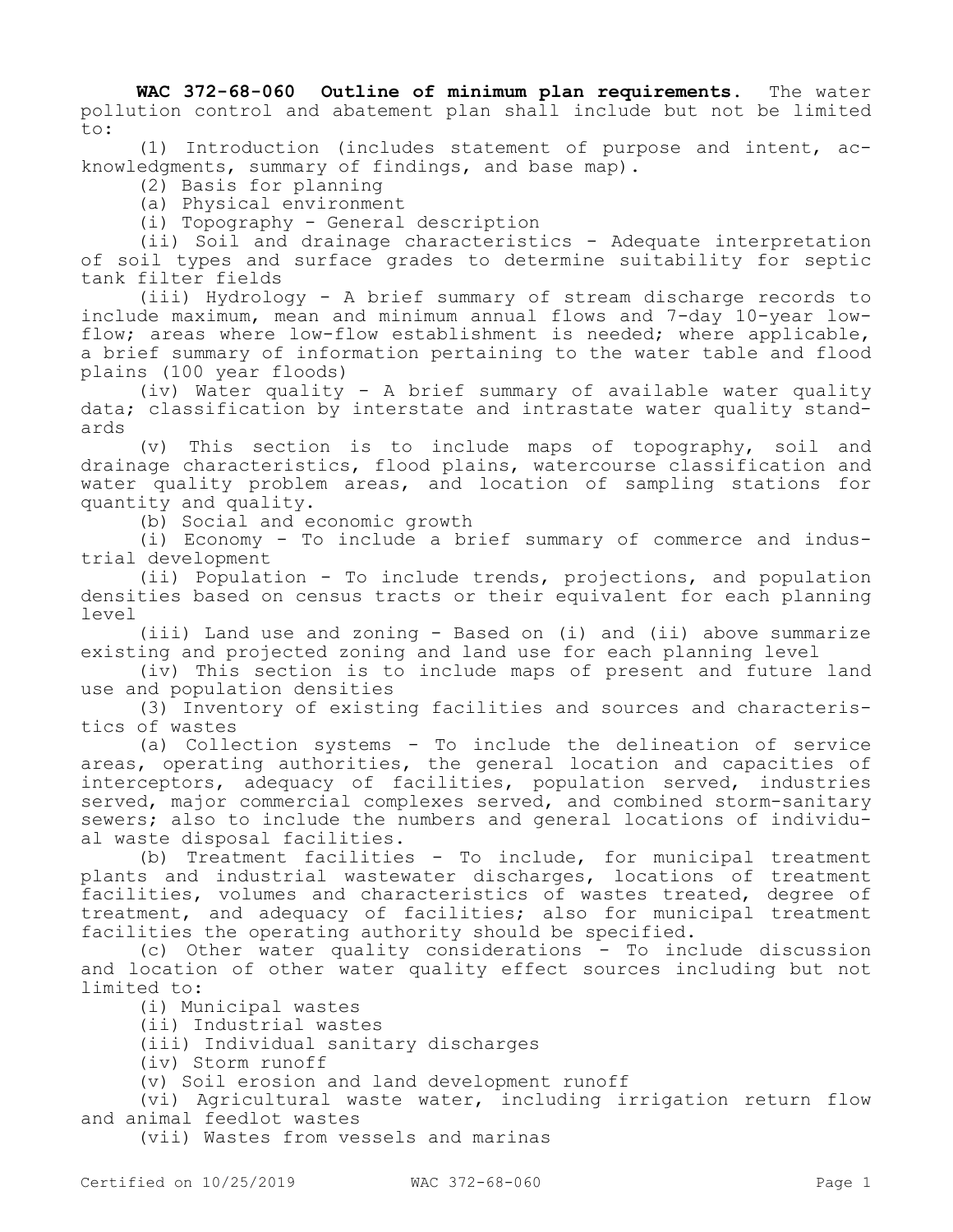(viii) River impoundments

(ix) Log storage, including cold decking and rafting

(x) Dredging and dredging spoils

(xi) Solid waste disposal runoff and seepage water

(d) This section to include maps showing the general location of service areas and interceptors, municipal and industrial treatment facilities, and "other" water quality problem areas.

(4) Present and future water pollution control needs

(a) Collection systems - To include specification of immediate needs and, for each future planning level, delineation of service areas, operating authorities, general location and capacities of interceptors, population, industries, and major commercial complexes served, combined storm-sanitary sewers to be replaced by separate sewers, approximate number of connections, and percent of homes within the service area to be served.

(b) Treatment plants - To include specification of immediate needs, and for each future planning level, general location of treatment facilities, volumes and characteristics of wastes treated, and degree of treatment for municipal and industrial wastewater discharges; also for municipal treatment facilities the operating authority should be specified.

(c) Other water quality considerations - To include means of alleviating other water quality problems which now exist and to prevent such deleterious effects in the future.

(d) Recommended legal considerations - List and explain policy statements, ordinances, and legislation to prevent future water quality deterioration.

(e) This section is to include maps showing future service areas, general locations and capacities of interceptors and municipal and industrial treatment plants, and "other" water quality problem areas.

(5) Plan considerations

(a) Collection systems and treatment plants - To include factors not included in the previous section which would affect the logical and orderly implementation of the plan. Such factors should include interim and alternate measures and the criteria to govern the extension of sewer lines.

(b) Other water quality considerations - To include consideration of other phases of environmental quality such as water supply, solid wastes management, and air pollution as they might be affected by the water pollution control and abatement plan.

(6) Capital improvements program

(a) Approximate construction schedule - To include scheduling of immediate need items including those listed in the implementation and enforcement plans for interstate and intrastate waters and for ten years beyond the plan completion date.

(b) Cost estimates and financing - To include general construction costs of the various elements of the plan and a brief evaluation of the sewer service charges and financial considerations necessary to finance needed construction.

(7) Format and updating

(a) This outline is not necessarily meant to be used as a pattern for the plan format. Provisions to review this plan every five years or more often as development warrants and to update as necessary will be included.

(b) Ecology will designate, prior to August 1, 1970, which state, regional and/or federal documents should be used as references in forecasting social and economic trends. Such documents will include,